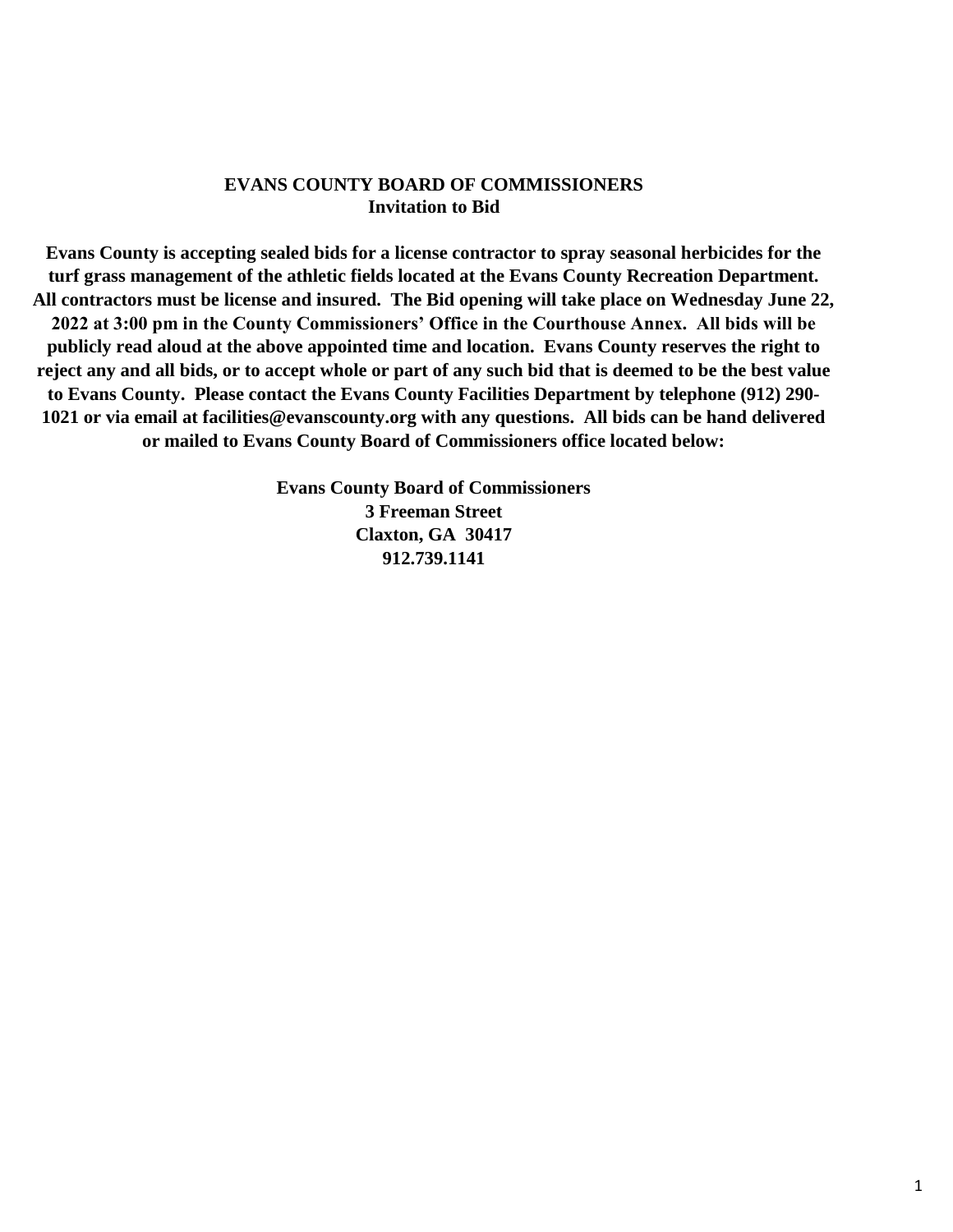# **BID DATE:**

Wednesday June 22, 2022 at 3:00 pm

# **BID LOCATION:**

Evans County Commissioners Office

**The Evans County Board of Commissioners reserves the right to reject any and all bids, to accept in whole or in part such bids as may be deemed in the best interest of Evans County**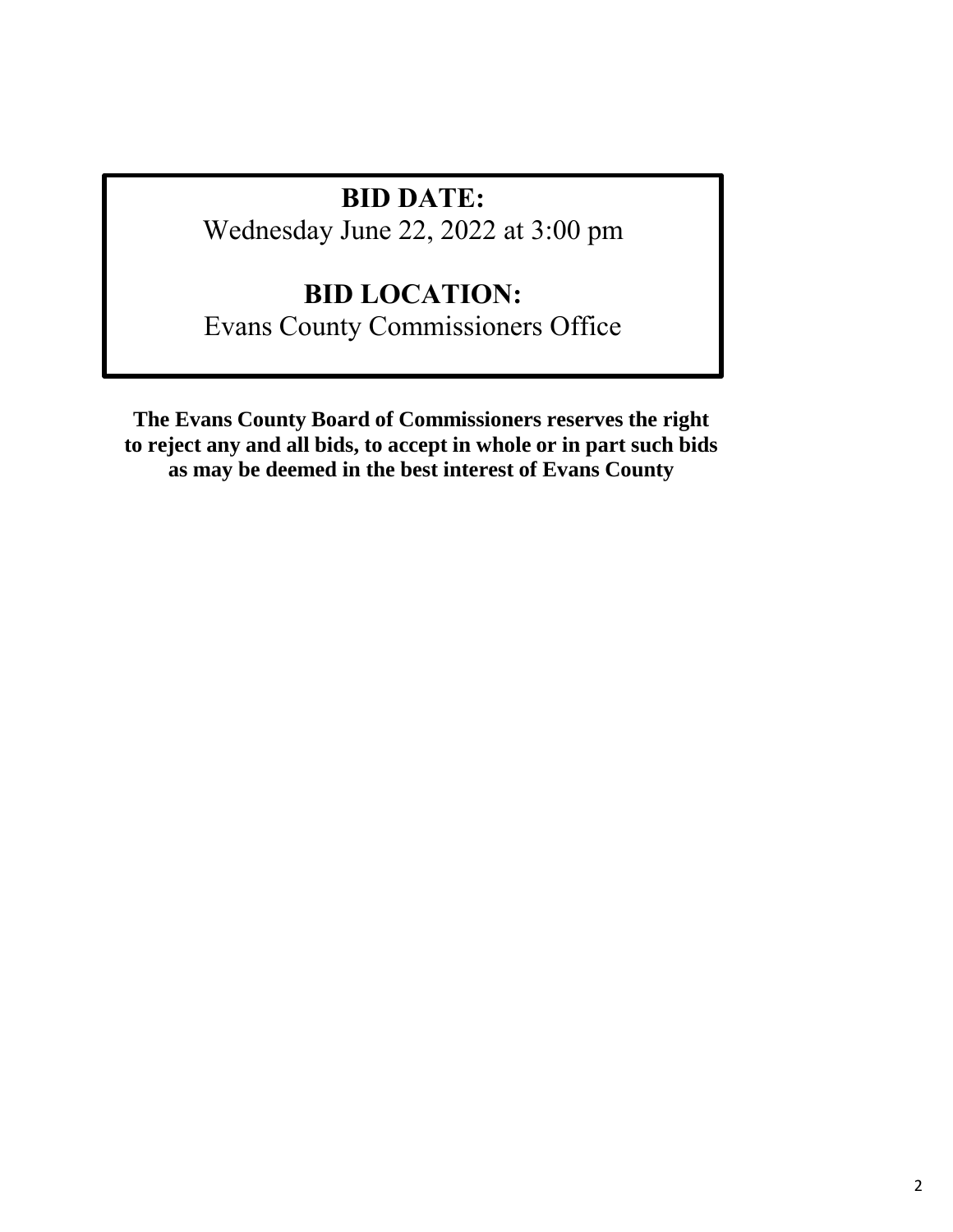

### **TURF MANAGEMENT CONTRACT**

## **Company Bidding Name:**

**Person Bidding Name:**

### **THIS SPECIFICATION SHEET MUST BE COMPLETED AND RETURNED WITH THE BID PACKET**

All fields are located on map attached Exhibit A with Acreage. County will provide soil

#### **1.0 Pre & Post Emergent:**

\* **All contractors must provide list of chemicals to be used in each category.**

\* **All contractors will be provided soil analysis upon request from the County for each field.**

\* **All contractors should be licensed and insured and must provide proof by copy of documents when the bid is submitted** 

\* **Per soil analysis lime has been applied by the county and is not needed at this time.**